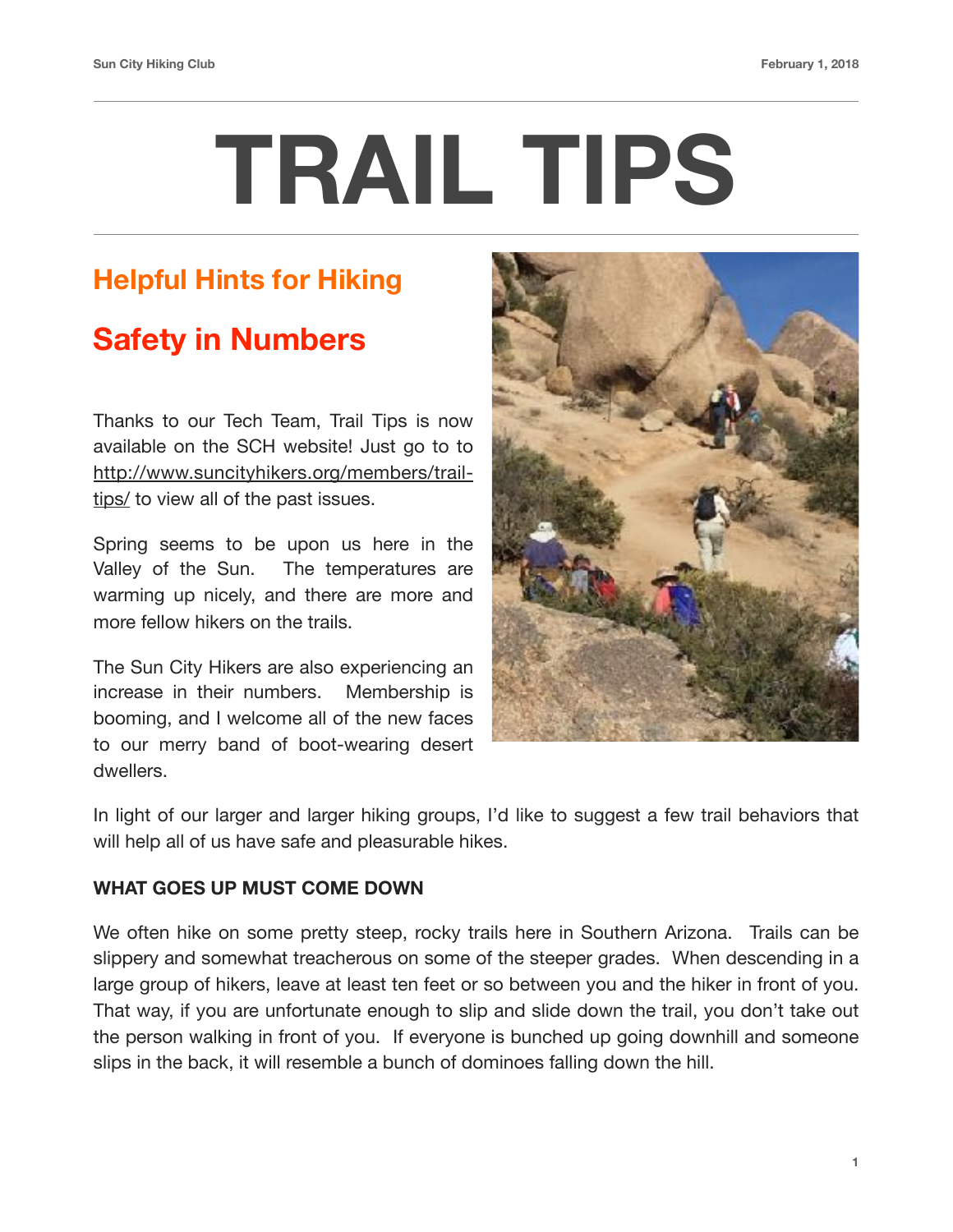Keeping a little distance between hikers is not a bad idea at all times. I personally do not like someone walking on my heels; it makes me a little nervous and tense. Feel free to ask that tailgater to move on in front of you; I'm sure they won't mind.

Conversely, don't spread out so much that you can't see the hiker behind you. You should always be able to look back and see the next person in the group. Unless you're the sweep (a little hiking humor, there…).

#### **DON'T BE AFRAID TO ASK**

One of the reasons it is a good idea to always be in sight of the next person in the group is to make sure they're OK. If you happen to see the hiker in front of you stumble repeatedly or seems to be having a difficult time keeping up with the rest of the group, please ask if they're alright. He or she may be just tired, or it may be something more serious like dehydration. Be aware of someone's appearance: are they flushed, red in the face, maybe panting? Suggest a stop to the leader of the group, and make the leader aware of the situation. It may be nothing, or you may be helping a fellow hiker out of a potentially serious event.

#### **NO POKING**

If you are carrying your hiking stick(s), please carry them with the tips pointing in front of you and downwards. Carrying them in this fashion ensures that you can see the tips and not poke the hiker in front of you. If you carry your poles with the tips behind you, you can accidentally poke the hiker behind you as your arms are swinging, or the hiker behind you can run right into them. We don't want anyone's eyes getting poked out. There's a lot of paperwork involved…

#### **USE THE BUDDY SYSTEM**

One of our guidelines in the Sun City Hikers is to never hike alone. There is truly safety in numbers. If you are not feeling well, or are just too fatigued to continue with the hike, speak up and let the leader know. I am sure that at least one other hiker will be willing to accompany you back to the trailhead.

One of the leading causes of tragedy when hiking is that we never leave a hiker alone. There are far too many cases of a solo hiker going for a short one or two mile hike and getting lost, stranded, dehydrated, or encountering some other misfortune. Having even one other person with them could have avoided catastrophe. So please don't ask your hike leader if it's OK for you to take a quick jaunt on that spur trail to the summit, return to the trailhead or stay at the saddle by yourself.